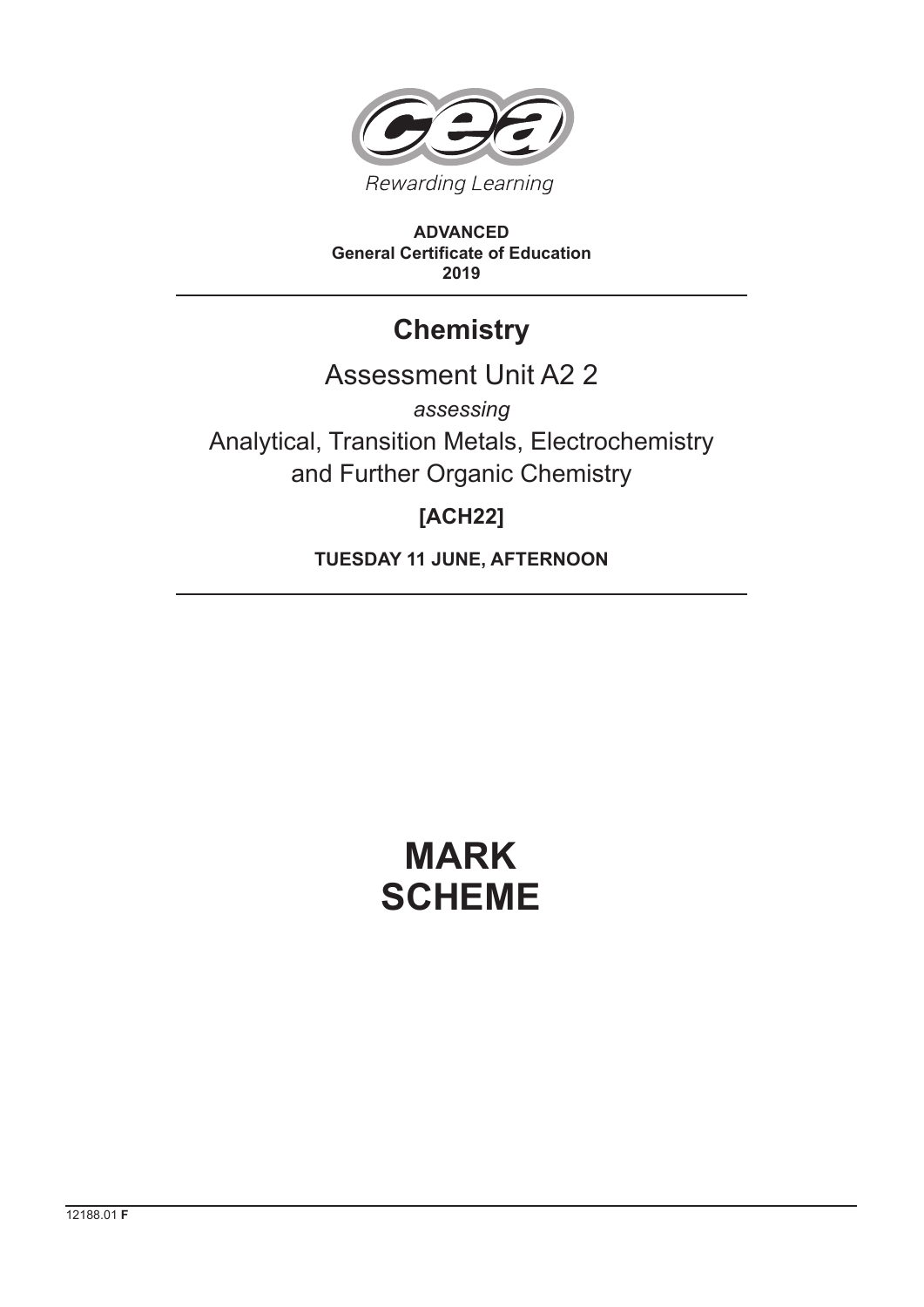#### **General Marking Instructions**

#### **Introduction**

Mark schemes are published to assist teachers and students in their preparation for examinations. Through the mark schemes, teachers and students will be able to see what examiners are looking for in response to questions and exactly where the marks have been awarded. The publishing of the mark schemes may help to show that examiners are not concerned about finding out what a student does not know but rather, with rewarding students for what they do know.

#### **The Purpose of Mark Schemes**

Examination papers are set and revised by teams of examiners and revisers appointed by the Council. The teams of examiners and revisers include experienced teachers who are familiar with the level and standards expected of students in schools and colleges.

The job of the examiners is to set the questions and the mark schemes; and the job of the revisers is to review the questions and mark schemes commenting on a large range of issues about which they must be satisfied before the question papers and mark schemes are finalised.

The questions and the mark schemes are developed in association with each other so that the issues of differentiation and positive achievement can be addressed right from the start. Mark schemes, therefore, are regarded as part of an integral process which begins with the setting of questions and ends with the marking of the examination.

The main purpose of the mark scheme is to provide a uniform basis for the marking process so that all the markers are following exactly the same instructions and making the same judgements in so far as this is possible. Before marking begins, a standardising meeting is held where all the markers are briefed using the mark scheme and samples of the students' work in the form of scripts. Consideration is also given at this stage to any comments on the operational papers received from teachers and their organisations. During this meeting, and up to and including the end of the marking, there is provision for amendments to be made to the mark scheme. The document published represents this final form of the mark scheme.

It is important to recognise that in some cases there may well be other correct responses which are equally acceptable to those published: the mark scheme can only cover those responses which emerged in the examination. There may also be instances where certain judgements may have to be left to the experience of the examiner, for example, where there is no absolute correct response – all teachers will be familiar with making such judgements.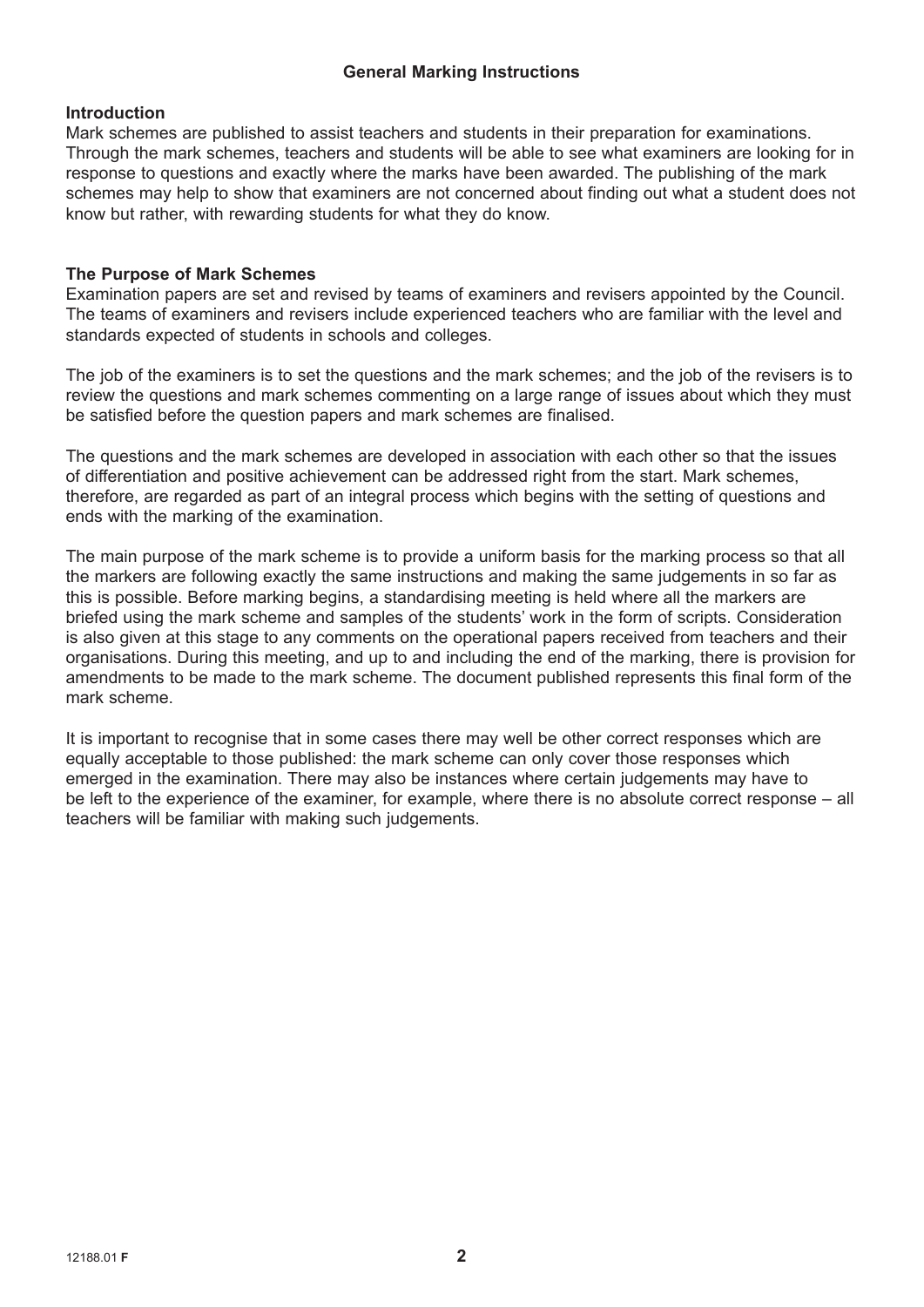### **Section A**

|                                       | <b>Section A</b> | AVAILABLE<br>MARKS |  |  |
|---------------------------------------|------------------|--------------------|--|--|
| $\mathbf{1}$                          | $\Box$           |                    |  |  |
| $\overline{\mathbf{2}}$               | $\overline{B}$   |                    |  |  |
| $3 \quad B$                           |                  |                    |  |  |
| 4 C                                   |                  |                    |  |  |
| 5 C                                   |                  |                    |  |  |
| 6 D                                   |                  |                    |  |  |
| 7 C                                   |                  |                    |  |  |
| $\boldsymbol{8}$                      | $\overline{B}$   |                    |  |  |
| $9\quad D$                            |                  |                    |  |  |
|                                       | 10 C             |                    |  |  |
| [1] for each correct answer<br>$[10]$ |                  |                    |  |  |
|                                       | <b>Section A</b> | $10$               |  |  |
|                                       |                  |                    |  |  |
|                                       |                  |                    |  |  |
|                                       |                  |                    |  |  |
|                                       |                  |                    |  |  |
|                                       |                  |                    |  |  |
|                                       |                  |                    |  |  |
|                                       |                  |                    |  |  |
|                                       |                  |                    |  |  |
|                                       |                  |                    |  |  |
|                                       |                  |                    |  |  |
|                                       |                  |                    |  |  |
|                                       |                  |                    |  |  |
|                                       |                  |                    |  |  |
|                                       |                  |                    |  |  |
|                                       |                  |                    |  |  |
|                                       |                  |                    |  |  |
|                                       |                  |                    |  |  |
|                                       |                  |                    |  |  |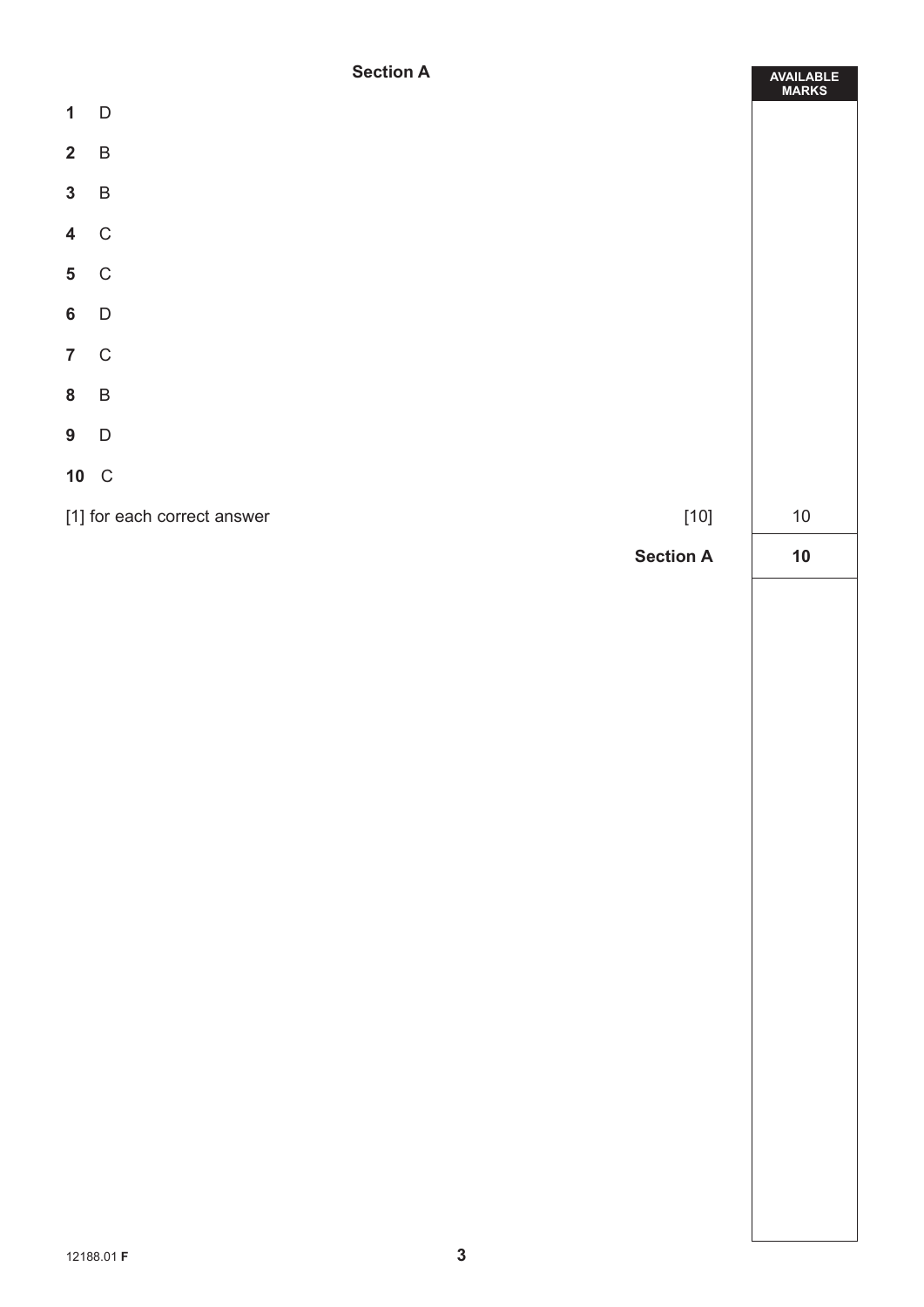#### **Section B**

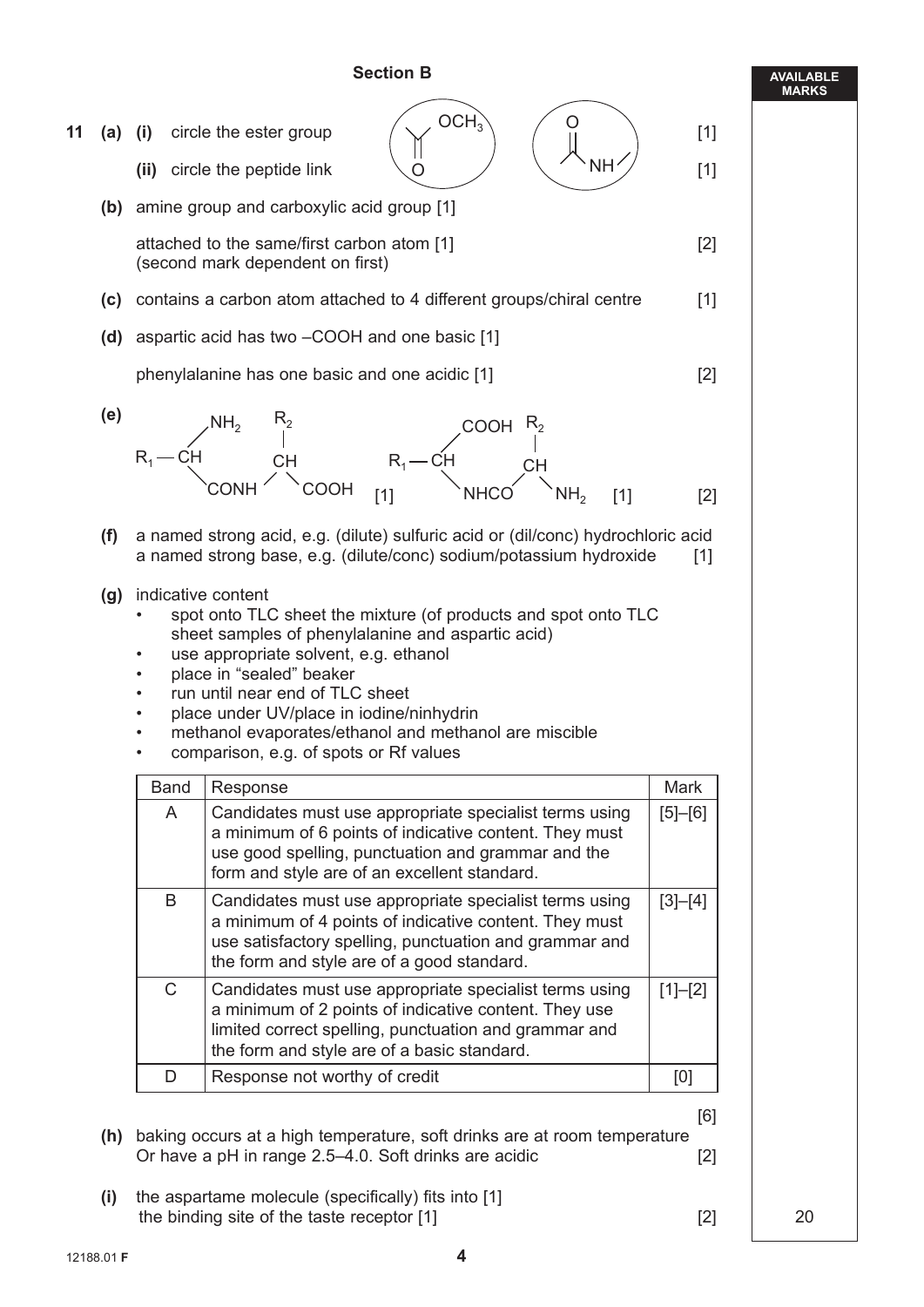| 12 |           |      | (a) (i) e.g. potassium chloride                                                                                           | $[1]$ | <b>AVAILABLE</b><br>MARKS |
|----|-----------|------|---------------------------------------------------------------------------------------------------------------------------|-------|---------------------------|
|    |           |      | (ii) soak a strip of filter paper in a (saturated/concentrated) solution of<br>potassium chloride                         | $[1]$ |                           |
|    |           |      | (iii) to complete the circuit/conducts without introducing a metal [1]<br>maintains the balance of anions and cations [1] | $[2]$ |                           |
|    |           |      | (b) (i) $(+)0.23$ V                                                                                                       | $[2]$ |                           |
|    |           |      | (ii) Pt I <sup>-</sup> (aq), I <sub>2</sub> (aq)  Fe <sup>3+</sup> (aq), Fe <sup>2+</sup> (aq) Pt                         | $[2]$ |                           |
|    |           |      | (iii) $2Fe^{3+} + 2I^{-} \rightarrow 2Fe^{2+} + I_{2}$                                                                    | $[1]$ |                           |
|    |           |      | (iv) electrons are produced in the iodine system and flow from left to<br>right                                           | $[2]$ |                           |
|    |           |      | (c) (i) react with aqueous NaOH/ammonia [1]                                                                               |       |                           |
|    |           |      | brown precipitate [1]                                                                                                     | $[2]$ |                           |
|    |           |      | (ii) react with aqueous NaOH/ammonia [1]                                                                                  |       |                           |
|    |           |      | green precipitate [1]                                                                                                     | $[2]$ |                           |
|    |           |      | (iii) react with aqueous silver nitrate [1]                                                                               |       |                           |
|    |           |      | yellow precipitate [1]                                                                                                    | $[2]$ |                           |
|    |           |      | (iv) starch (solution) [1]                                                                                                |       |                           |
|    |           |      | goes blue-black [1]                                                                                                       | $[2]$ | 19                        |
| 13 |           |      | (a) (i) have the same formula [1]                                                                                         |       |                           |
|    |           |      | position of the functional group/double bond in the isomers<br>is different [1]                                           | $[2]$ |                           |
|    |           |      | (ii) $CH_3(CH_2)_7 COOH$ [1]                                                                                              |       |                           |
|    |           |      | $HOOC(CH2)7COOH [1]$                                                                                                      | $[2]$ |                           |
|    | $(b)$ (i) |      | petroselinic acid has hydrogen bonds between molecules [1]<br>which are stronger than intermolecular forces [1]           | $[2]$ |                           |
|    |           |      | removal of -COOH/H bond answer/van der Waals forces lower<br>than H-bond [1]                                              |       |                           |
|    |           | (ii) | the ester is more volatile and passes through the GLC faster                                                              | $[1]$ |                           |
|    |           |      | (iii) add the areas under the peaks/signal [1]                                                                            |       |                           |
|    |           |      | divide the area under the petroselinic acid peak by the<br>total $\times$ 100 [1]                                         | $[2]$ |                           |
|    |           |      |                                                                                                                           |       |                           |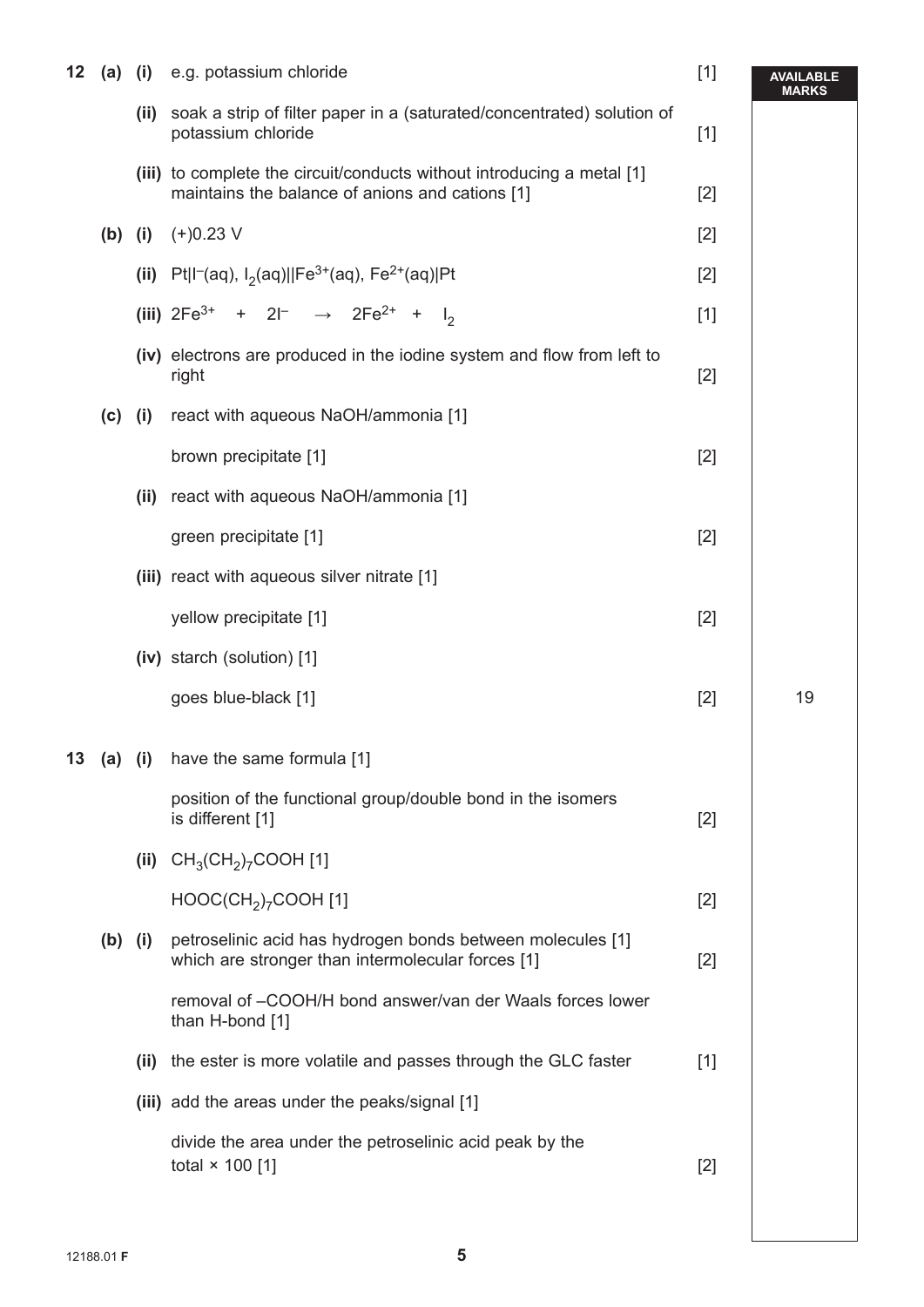

[6] 24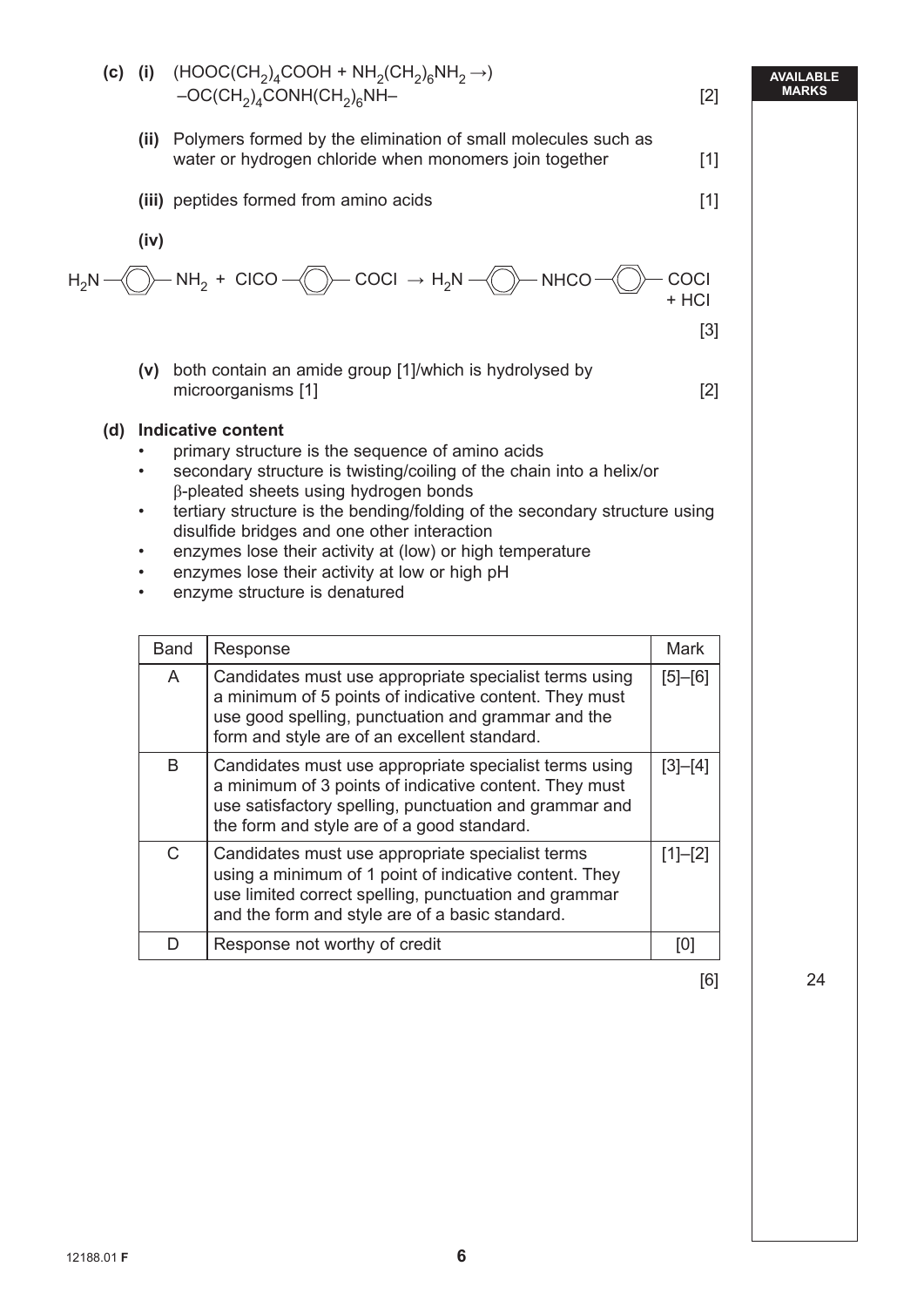